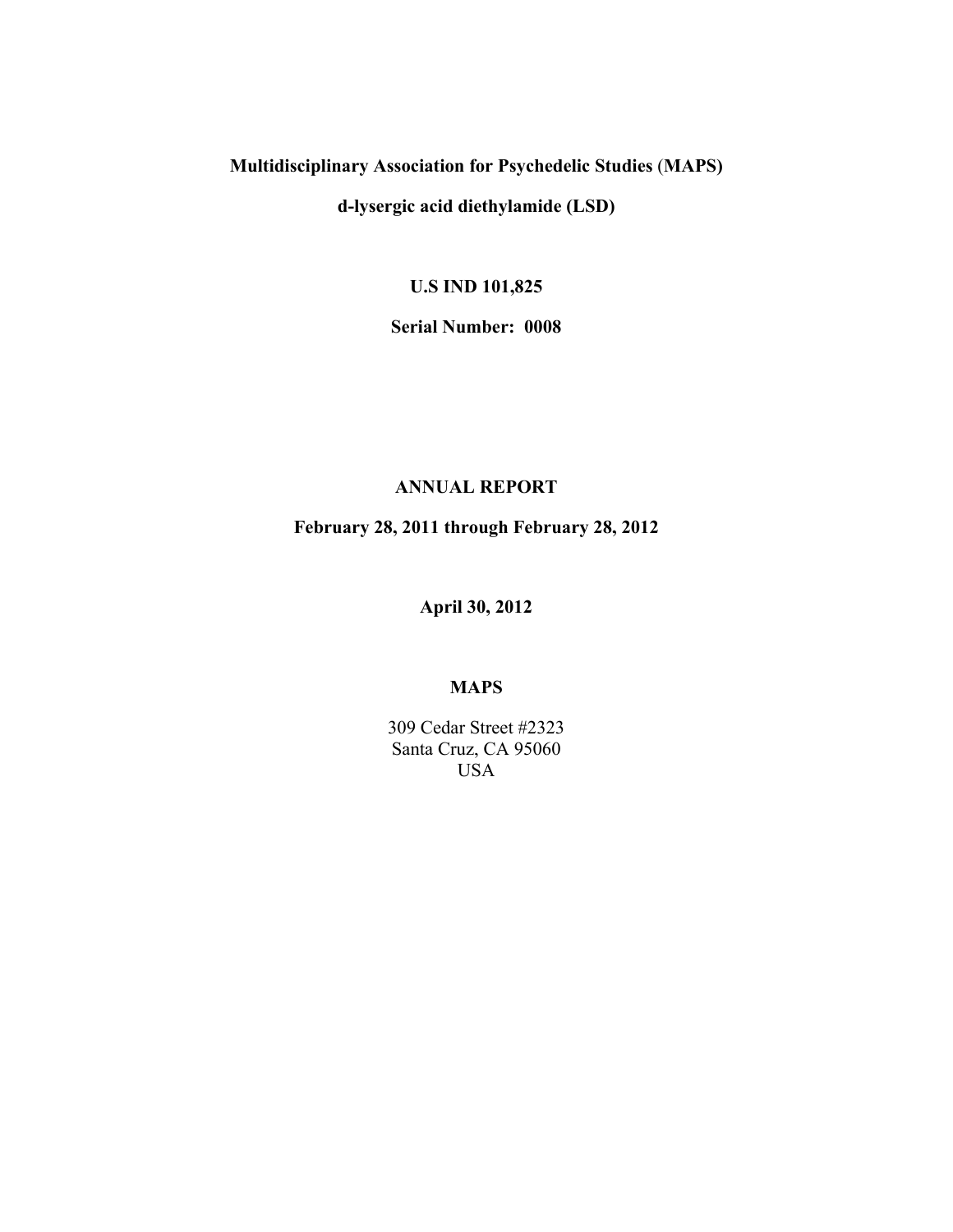## **ANNUAL REPORT**

# **TABLE OF CONTENTS**

| 6. SUMMARY OF SIGNIFICANT FOREIGN MARKETING DEVELOPMENTS  5 |  |
|-------------------------------------------------------------|--|
|                                                             |  |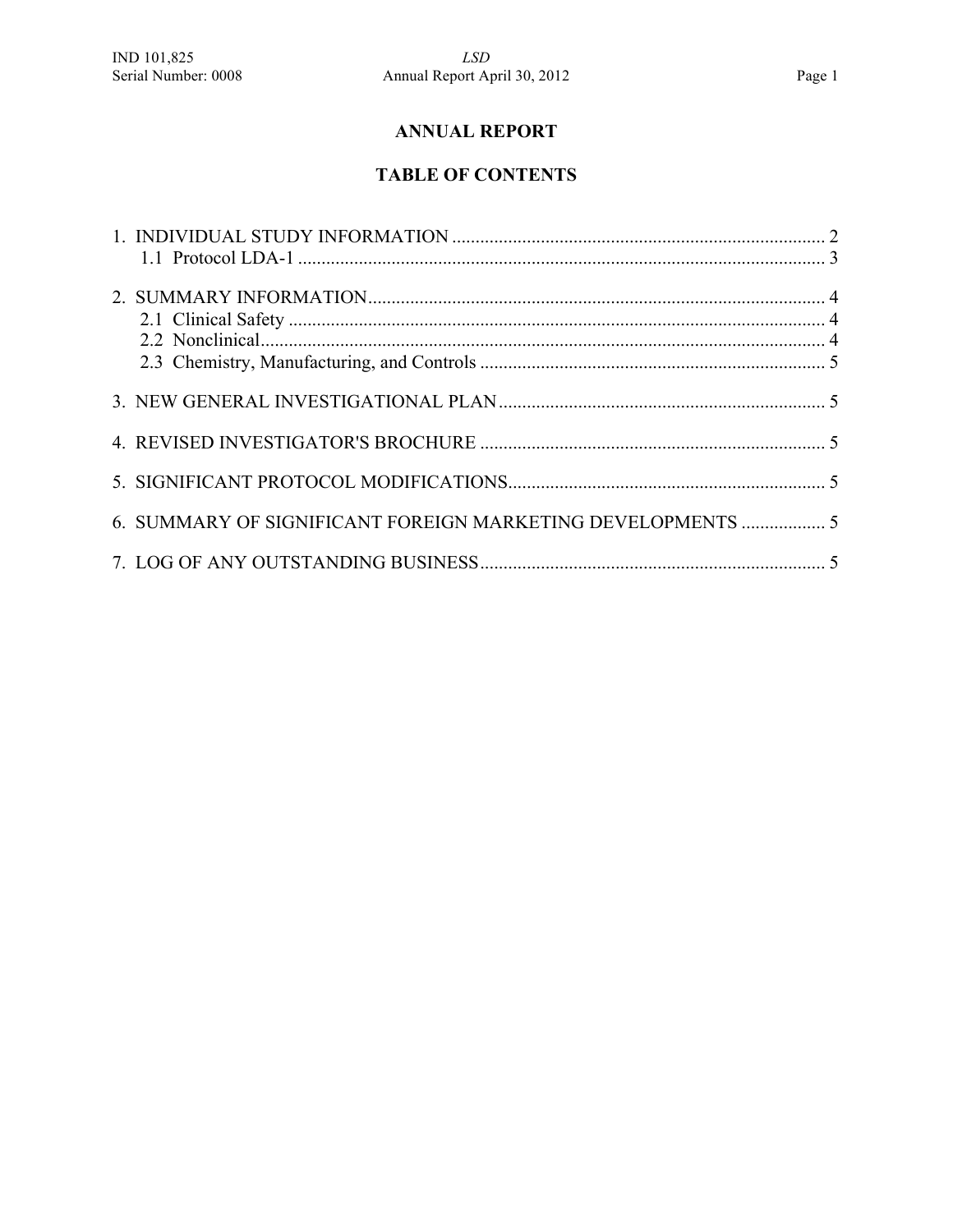#### **1. INDIVIDUAL STUDY INFORMATION**

This annual report covers the period from February 28, 2011 through February 28, 2012. The following is a cumulative listing of all studies using LSD under US-IND. There were no MAPS studies for LSD conducted that were not under US-IND.

Protocol, Study Title, Phase, Country, Subject Population, Number of Subject Planned/Entered Treatment/Completed Treatment/Dropped Treatment, Relevant Product and Status during Reporting Period can be found in the Table 1.1 Summary of Clinical Trials.

#### **Table 1.1: Summary of Clinical Trials**

| Protocol | <b>Study Title</b>                                                                                                                                                                                                           | Phase          | Subject<br>Population                                                                                     | No. of Subjects                                                                                                                                                                                                      | <b>Relevant Product</b>                                                        | <b>Status</b><br>During<br>Reporting<br>Period |
|----------|------------------------------------------------------------------------------------------------------------------------------------------------------------------------------------------------------------------------------|----------------|-----------------------------------------------------------------------------------------------------------|----------------------------------------------------------------------------------------------------------------------------------------------------------------------------------------------------------------------|--------------------------------------------------------------------------------|------------------------------------------------|
| $LDA-1$  | $LSD - assisted$<br>psychotherapy in<br>persons suffering from<br>anxiety associated with<br>advanced-stage life-<br>threatening diseases: A<br>Phase-2, double-blind,<br>placebo-controlled<br>dose-response pilot<br>study | $\overline{2}$ | Women and<br>the advanced<br>stage of an<br>illness with a<br>substantially<br>reduced life<br>expectancy | 12 planned<br>men 18 or older 12 entered treatment<br>diagnosed with 12 completed treatment<br>0 dropped treatment<br>10 entered follow-up<br>2 dropped follow-up<br>2 completed follow-up<br>6 ongoing in follow-up | 4 Subjects at 20 $\mu$ g<br>LSD and<br>8 subjects at 200 $\mu$ g<br><b>LSD</b> | In follow-<br>up                               |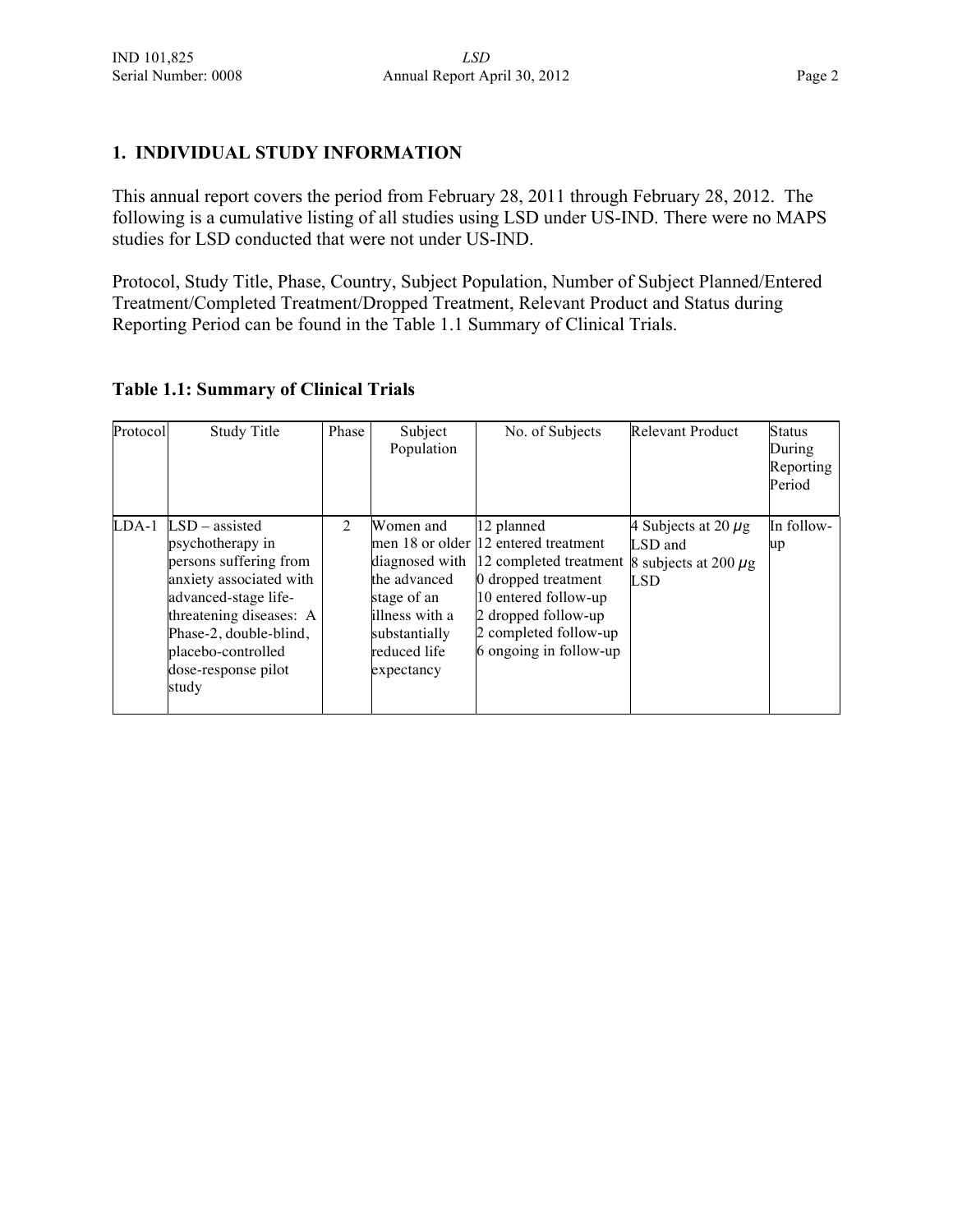#### **1.1 Protocol LDA-1**

**Title**:LSD – assisted psychotherapy in persons suffering from anxiety associated with advanced-stage life-threatening diseases: A Phase 2, double-blind, placebo-controlled doseresponse pilot study.

**Purpose:** To develop a treatment method for LSD-assisted psychotherapy for people confronting anxiety relating to advanced-stage illnesses and to gather preliminary evidence on the safety and efficacy of this treatment in this population using current scientific standards.

#### **Amendments During the Reporting Period**:

There has been one amendment during the reporting period.

Amendment 6: Change in statistician conducting data analysis submitted to the local Ethics Committee on 28 February, 2011 and approved on 22 March, 2011.

**Subject Population**: Males and females suffering from anxiety associated with advanced-stage life-threatening diseases 18 years of age or older. The number of subjects reported below is the cumulative number for the reporting period.

| Number of Subjects Planned                         | 12             |
|----------------------------------------------------|----------------|
| Number of Subjects Enrolled                        | 12             |
| Number of Subjects Dropped                         | $\theta$       |
| Number of Subjects Completed Experimental Sessions | 12             |
| Number of Subjects Entered Follow-Up Extension     | 10             |
| Number of Subjects Dropped Follow-Up Extension     | $\overline{2}$ |
| Number of Subjects Completed Follow-Up Extension   | 2              |

**Demographics:** See Appendix A for summary of subject enrollment by demographic factors based on preliminary non-QA'd data collected during the reporting period.

**Status**: The study has completed the treatment period and is currently in follow-up.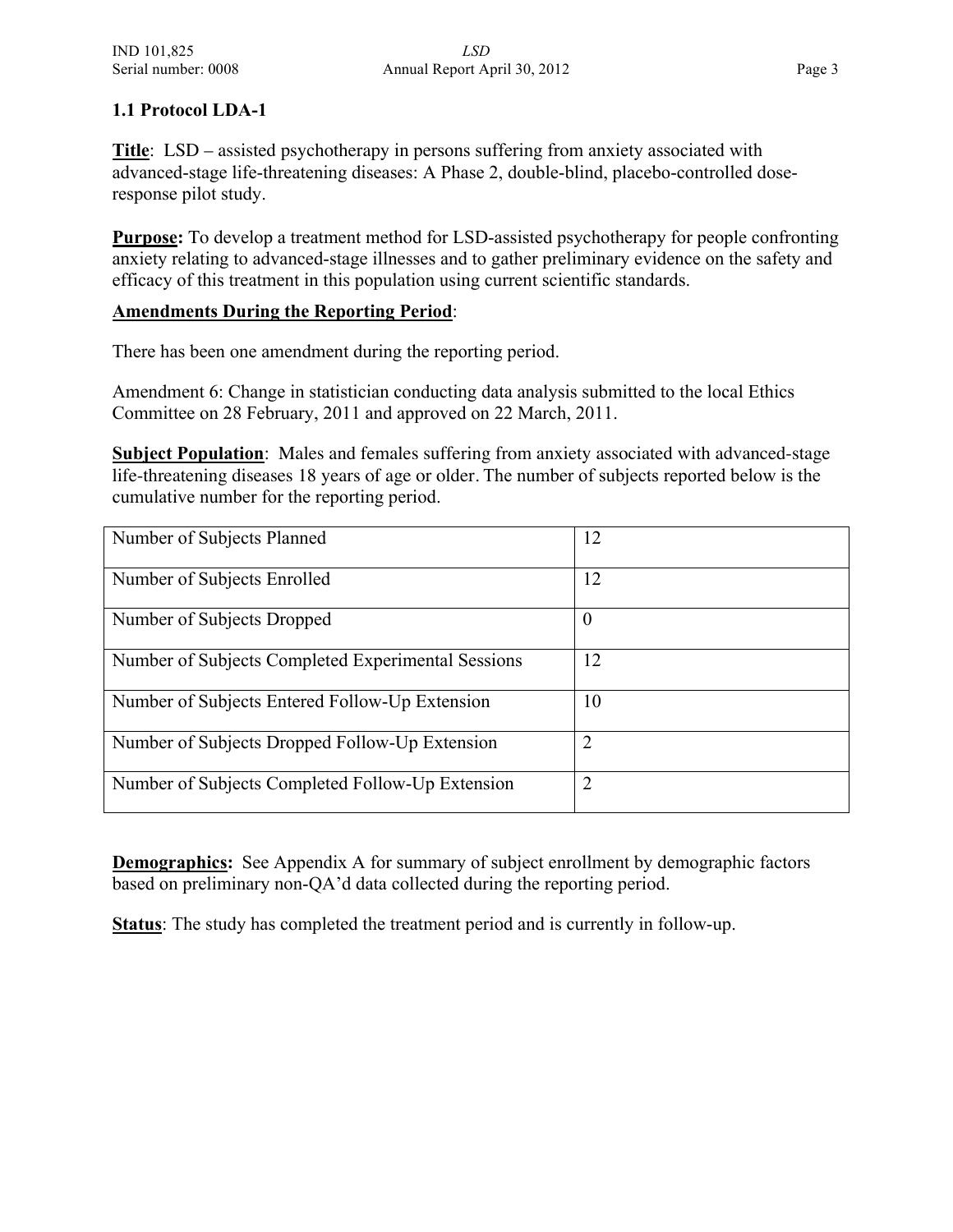#### **2. SUMMARY INFORMATION**

#### **2.1 Clinical Safety**

#### **2.1.1 Summary of Serious Adverse Events (SAEs)**

No SAEs occurred during the reporting period. See Appendix B for cumulative preliminary data on SAEs reported to MAPS from studies conducted under US-IND.

#### **2.1.2 Summary of Adverse Events**

In the ongoing study, no adverse events occurred during the reporting period.

See Appendix C for cumulative preliminary data on severe Adverse Events reported to MAPS from studies conducted under US-IND.

#### **2.1.3 Summary of IND Safety Reports**

There have been no IND Safety Reports during the reporting period.

#### **2.1.4 Summary of Deaths**

There have been no deaths during the reporting period. See Appendix D for cumulative preliminary data reported to MAPS from studies conducted under US-IND.

#### **2.1.5 Summary of Dropouts**

Two subjects dropped the follow-up during the reporting period.

#### **2.1.6 Brief Description of Findings**

Data has not been analyzed to provide a description of findings. There have been no significant events (SAEs related to drug administration or withdrawals caused by AEs) that have occurred during the reporting period. The study is showing promising results, but only when an outlier in the placebo group is removed from the data. This subject received positive news about cancer progression that caused the STAI to drop dramatically, independent of the treatment.

#### **2.2 Nonclinical**

No new nonclinical studies were performed during the reporting period.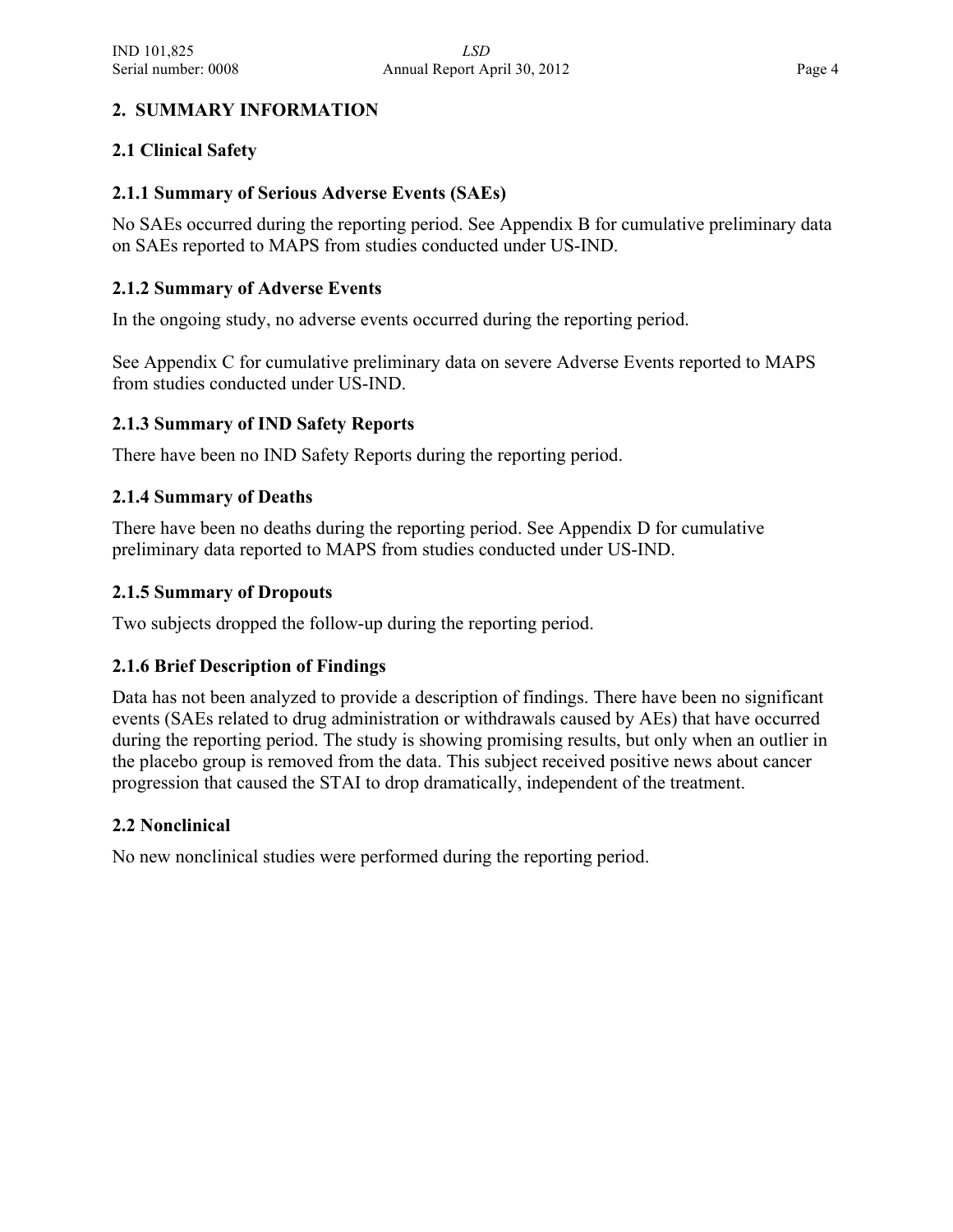#### **2.3 Chemistry, Manufacturing, and Controls**

There have been no manufacturing changes made during the reporting period. Drug administration has been completed for this study. The final LSD treatment session took place on May 26, 2011.

#### **3. NEW GENERAL INVESTIGATIONAL PLAN**

Rationale for LSD research is to reevaluate the therapeutic potential of LSD-assisted psychotherapy and to develop a method that is safe and efficacious for patients with anxiety associated with an advanced-stage life-threatening illness. MAPS' goal is to obtain the prescription use of LSD-assisted psychotherapy by specially-trained and licensed psychiatrists and psychotherapists in specially regulated clinics.

LSD is currently being studied for its potential to lessen anxiety associated with advanced-stage life-threatening diseases. An additional outcome to be explored is whether participants receiving LSD-assisted psychotherapy will experience dose-dependent improvements in quality of life. At this time there are no future studies planned.

#### **4. REVISED INVESTIGATOR'S BROCHURE**

The most recent version of the Investigator's Brochure has been submitted to FDA.

#### **5. SIGNIFICANT PROTOCOL MODIFICATIONS**

There have been no significant protocol modifications during the reporting period.

#### **6. SUMMARY OF SIGNIFICANT FOREIGN MARKETING DEVELOPMENTS**

LSD is not currently approved for marketing authorization elsewhere in the world. There were no foreign marketing developments during the reporting period.

#### **7. LOG OF ANY OUTSTANDING BUSINESS**

None.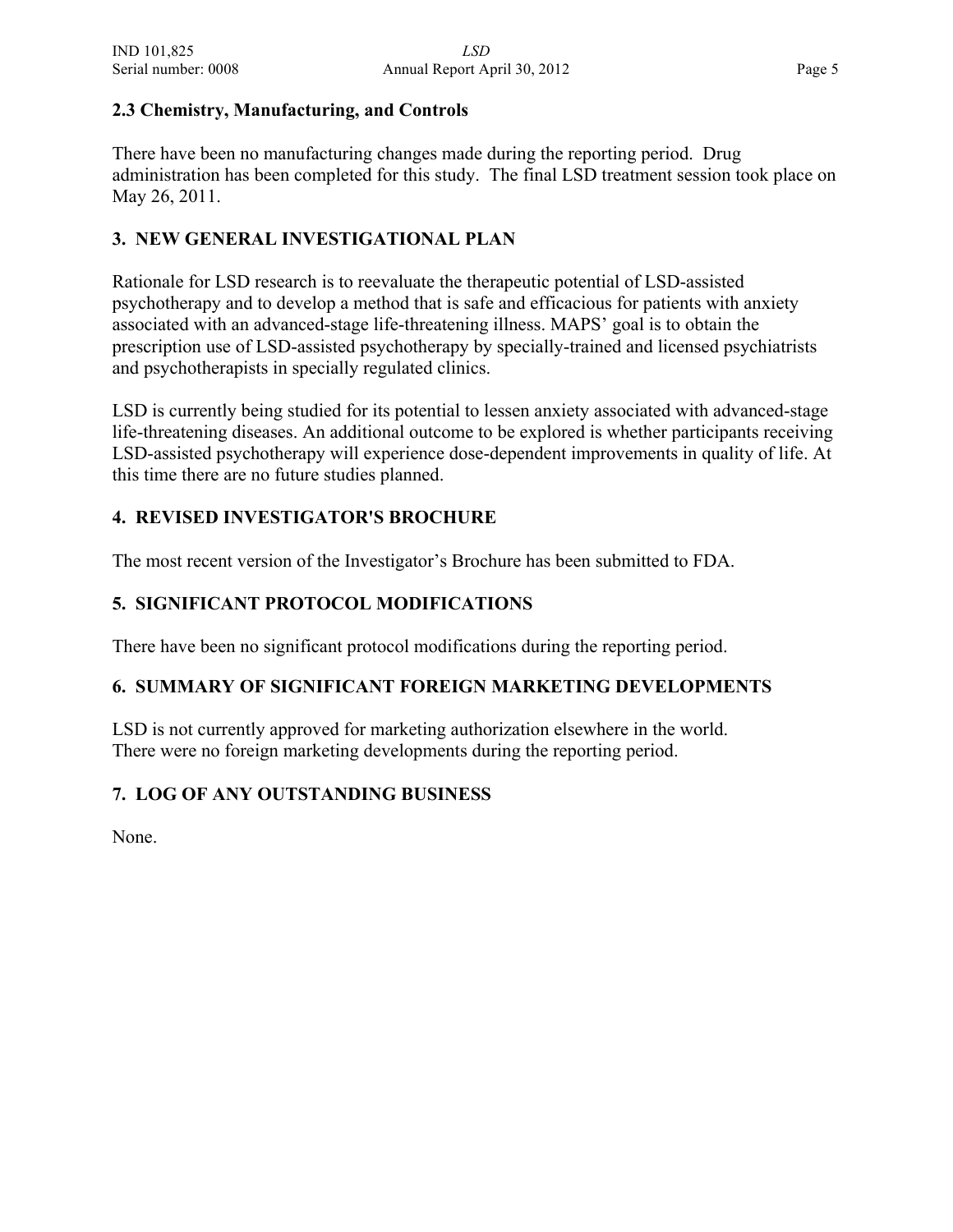| Study   | Subject | Age | Sex          | Height/ | $\mu$<br>Weight/ | Ethnicity | Treatment   | Diagnosis            |
|---------|---------|-----|--------------|---------|------------------|-----------|-------------|----------------------|
|         | Number  |     |              | cm      | Kg               |           | Group       |                      |
| $LDA-1$ | 101     | 45  | M            | 189     | 97.5             | White     | Full        | Gastric Carcinoma,   |
|         |         |     |              |         |                  | European  |             | non metastatic       |
| $LDA-1$ | 102     | 44  | M            | 170     | 61               | White     | Low         | Renal Carcinoma,     |
|         |         |     |              |         |                  | European  |             | non metastatic       |
| $LDA-1$ | 103     | 47  | M            | 180     | 68               | White     | Low         | Very severe          |
|         |         |     |              |         |                  | European  |             | Migraine Disease**   |
| $LDA-1$ | 104     | 57  | M            | 173     | 57               | White     | <b>Full</b> | Gastric Carcinoma,   |
|         |         |     |              |         |                  | European  |             | metastatic           |
| $LDA-1$ | 105     | 62  | $\mathbf{F}$ | 175     | 69               | White     | Low         | <b>Breast Cancer</b> |
|         |         |     |              |         |                  | European  |             |                      |
| LDA-1   | 106     | 47  | M            | 180     | 65               | White     | Full        | Gastric Cancer       |
|         |         |     |              |         |                  | European  |             |                      |
| $LDA-1$ | 107     | 61  | $\mathbf{F}$ | 166     | 52               | White     | Full        | <b>Breast Cancer</b> |
|         |         |     |              |         |                  | European  |             |                      |
| $LDA-1$ | 108     | 39  | $\mathbf{F}$ | 174     | 92               | White     | <b>Full</b> | <b>Breast Cancer</b> |
|         |         |     |              |         |                  | European  |             |                      |
| $LDA-1$ | 109     | 64  | M            | 173     | 81               | White     | Low         | Non-Hodgkin          |
|         |         |     |              |         |                  | European  |             | Lymphoma             |
| $LDA-1$ | 110     | 59  | M            | 178     | 69               | White     | <b>Full</b> | Parkinson's Disease  |
|         |         |     |              |         |                  | European  |             |                      |
| $LDA-1$ | 111     | 43  | $\mathbf{F}$ | 173     | 69               | White     | <b>Full</b> | <b>Breast Cancer</b> |
|         |         |     |              |         |                  | European  |             |                      |
| LDA-1   | 112     | 46  | M            | 174     | 58               | White     | Full        | Bechterew's Disease  |
|         |         |     |              |         |                  | European  |             |                      |

**Appendix A:** All Studies Cumulative Demographics\*

*\*Based on preliminary non-QA'd data received from the site.*

*\*\*This subject was enrolled as a protocol deviation based on previous history of suicidality caused by severe chronic pain. The severity of the migraine was such that a return to suicidal thinking was possible, although the subject was not suicidal at the time of enrollment. The investigator indicated that Swissmedic did not criticize enrollment of this subject and that since he was conducting a pilot study, it was appropriate to interpret life-threatening as either mental or physical.*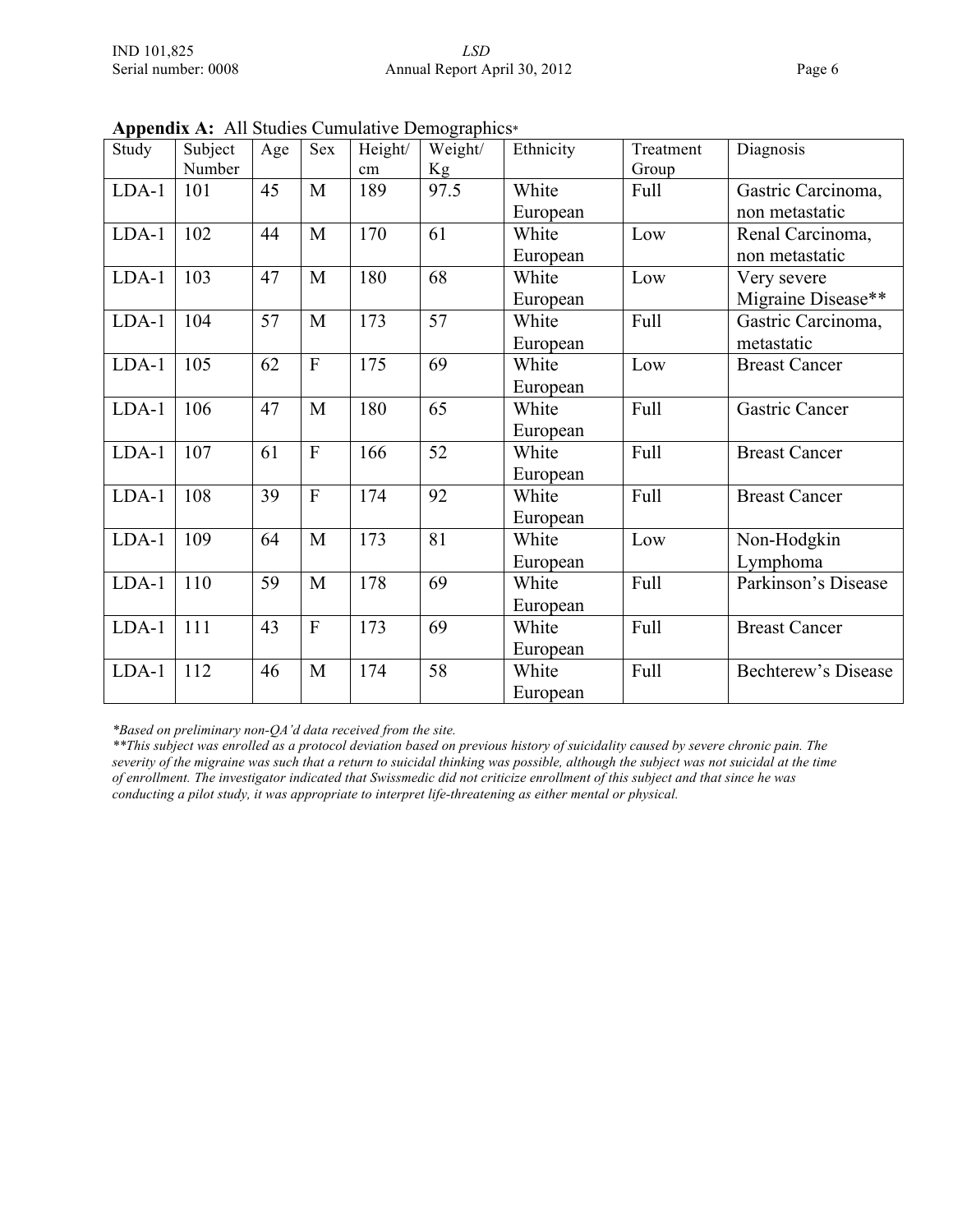| IND 101,825         | LSD               |
|---------------------|-------------------|
| Serial number: 0008 | Annual Report Apr |

-

# SERIAL IND 101,825<br>Serial number: 0008 2012 2012 Page 7

| Appendix B: All Studies Cumulative Serious Adverse Events* |  |  |  |  |  |
|------------------------------------------------------------|--|--|--|--|--|
|------------------------------------------------------------|--|--|--|--|--|

\* *Based on CRFs received from the site.*

| Study   | Dose | Subject | <b>Adverse Event</b> | Date of    | Onset    | Resoluti   | Severity | Frequency  | Action    | Action taken-   | <b>Action Taken</b> | Outcome    | Relationship |
|---------|------|---------|----------------------|------------|----------|------------|----------|------------|-----------|-----------------|---------------------|------------|--------------|
|         |      | No.     | Diagnosis            | last LSD   | date     | on date    |          |            | taken for | treatment       | Other Specify       |            | to Drug      |
|         |      |         |                      | Admin.     |          |            |          |            | Study     |                 |                     |            |              |
| $LDA-1$ | Full | 104     | Metastatic           | $29$ -Jan- | UNK-     | $26$ -Oct- | Severe   | Continuous | Delayed   | None            | Chemotherapy,       | Death      | None         |
|         | dose |         | esophageal           | -09        | Nov-     | 09         |          |            | treatment |                 | Hospitalization     |            |              |
|         |      |         | cancer               |            | 08       |            |          |            |           |                 |                     |            |              |
| $LDA-1$ | Low  | 105     | Infection of left    | $-Oct-09$  | UNK-     | Ongoing    | Severe   | Continuous | None      | Prescription    | Hospitalization     | Persisting | None         |
|         | dose |         | renal pelvis         |            | Dec-     |            |          |            |           | Medication      |                     |            |              |
|         |      |         |                      |            | 09       |            |          |            |           |                 |                     |            |              |
| $LDA-1$ | Full | 106     | Broken femur         | Before     | UNK-     | UNK-       | Severe   | Continuous | Delayed   | Procedure.      | None                | Full       | None         |
|         | dose |         |                      | dosing     | $Oct-09$ | $Dec-09$   |          |            | treatment | Hospitalization |                     | recovery   |              |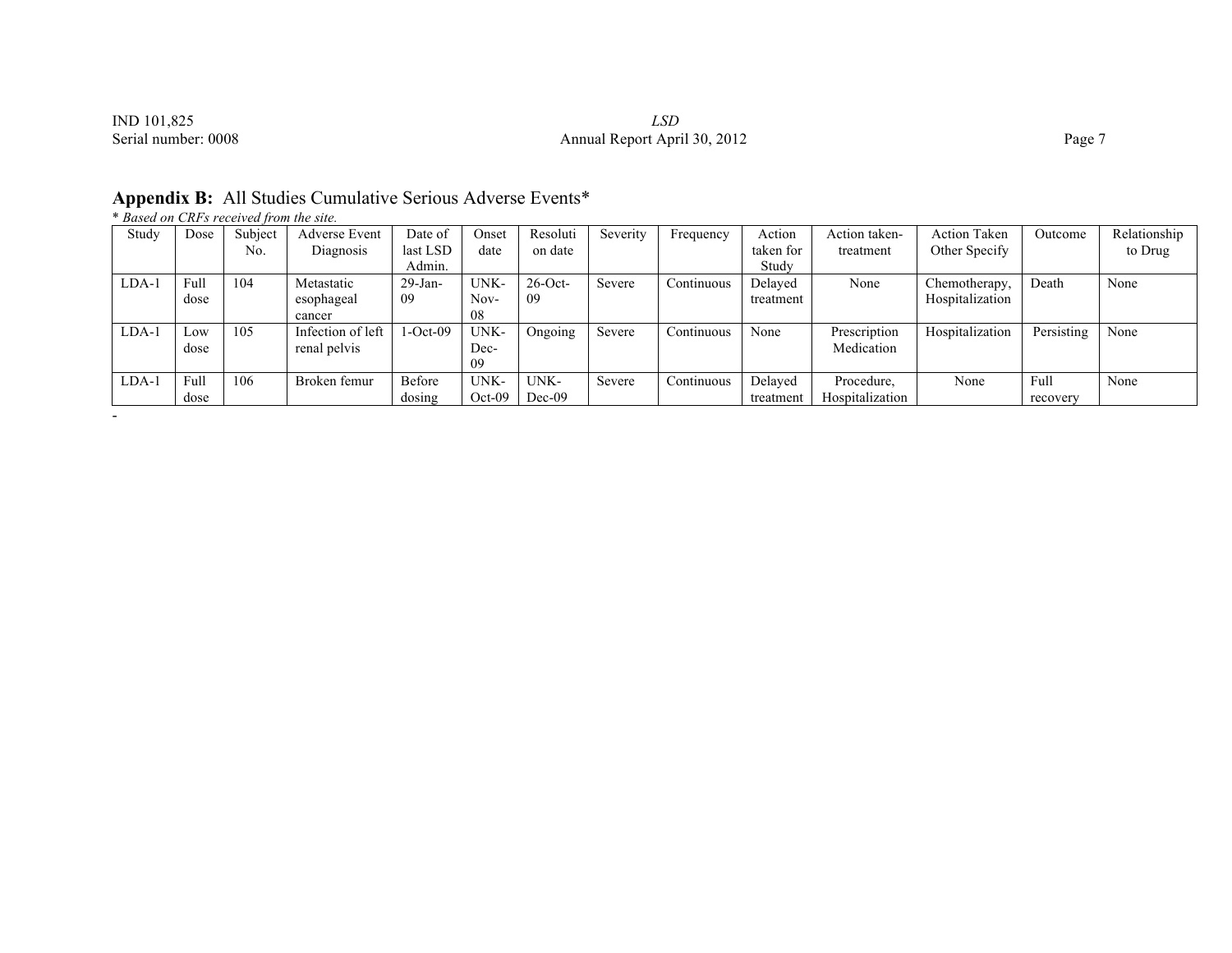IND 101,825 *LSD*<br>Serial number: 0008 **LSD**<br>Annual Report Apri

# Annual Report April 30, 2012 Page 8

\* *Based on preliminary non-QA'd data received from the site*

| Subject<br>Number | Dose         | Adverse<br>Event<br>Diagnosis        | Serious | Date of<br>last LSD<br>Admin. | Onset date            | Resolutio<br>n date | Frequency  | Action<br>taken for<br>Study | Action taken-<br>treatment               | Action<br>Taken<br>Other<br>Specify      | Outcome                 | Relationsh<br>ip to Drug |
|-------------------|--------------|--------------------------------------|---------|-------------------------------|-----------------------|---------------------|------------|------------------------------|------------------------------------------|------------------------------------------|-------------------------|--------------------------|
| 104               | Full<br>dose | Metastatic<br>esophageal<br>cancer   | Y       | 29-Jan-09                     | <b>UNK-Nov-</b><br>08 | $26$ -Oct-09        | Continuous | Delayed<br>treatment         | None                                     | Chemothe<br>rapy,<br>Hospitaliz<br>ation | Death                   | None                     |
| 105               | Low<br>dose  | <b>Urinary Tract</b><br>Infection    | N       | Before<br>dosing              | UNK-Aug-<br>-09       | Ongoing             | Continuous | None                         | Procedure.<br>Prescription<br>Medication | Outpatient<br>treatment                  | Persisting              | None                     |
| 105               | Low<br>dose  | Infection of<br>left renal<br>pelvis | Y       | $1-Oct-09$                    | UNK-Dec-<br>09        | Ongoing             | Continuous | None                         | Prescription<br>Medication               | Hospitaliz<br>ation                      | Persisting              | None                     |
| 106               | Full<br>dose | Broken femur                         | Y       | Before<br>dosing              | UNK-Oct-09            | UNK-<br>$Dec-09$    | Continuous | Delayed<br>treatment         | Procedure,<br>Hospitalization            | None                                     | Full<br>recovery        | None                     |
| 109               | Low<br>dose  | Skin lesion                          | N       | $8-Jul-10$                    | $26$ -Aug- $10$       | Ongoing             | Continuous | None                         | Procedure,<br>Hospitalization            | None                                     | Persists<br>diminishing | None                     |
| 111               | Full<br>dose | Tumor<br>progression                 | N       | $2-Dec-11$                    | UNK-Jan-11            | Ongoing             | Continuous | Delayed<br>treatment         | Procedure,<br>Prescription<br>Medication | None                                     | Persists.<br>worsening  | None                     |